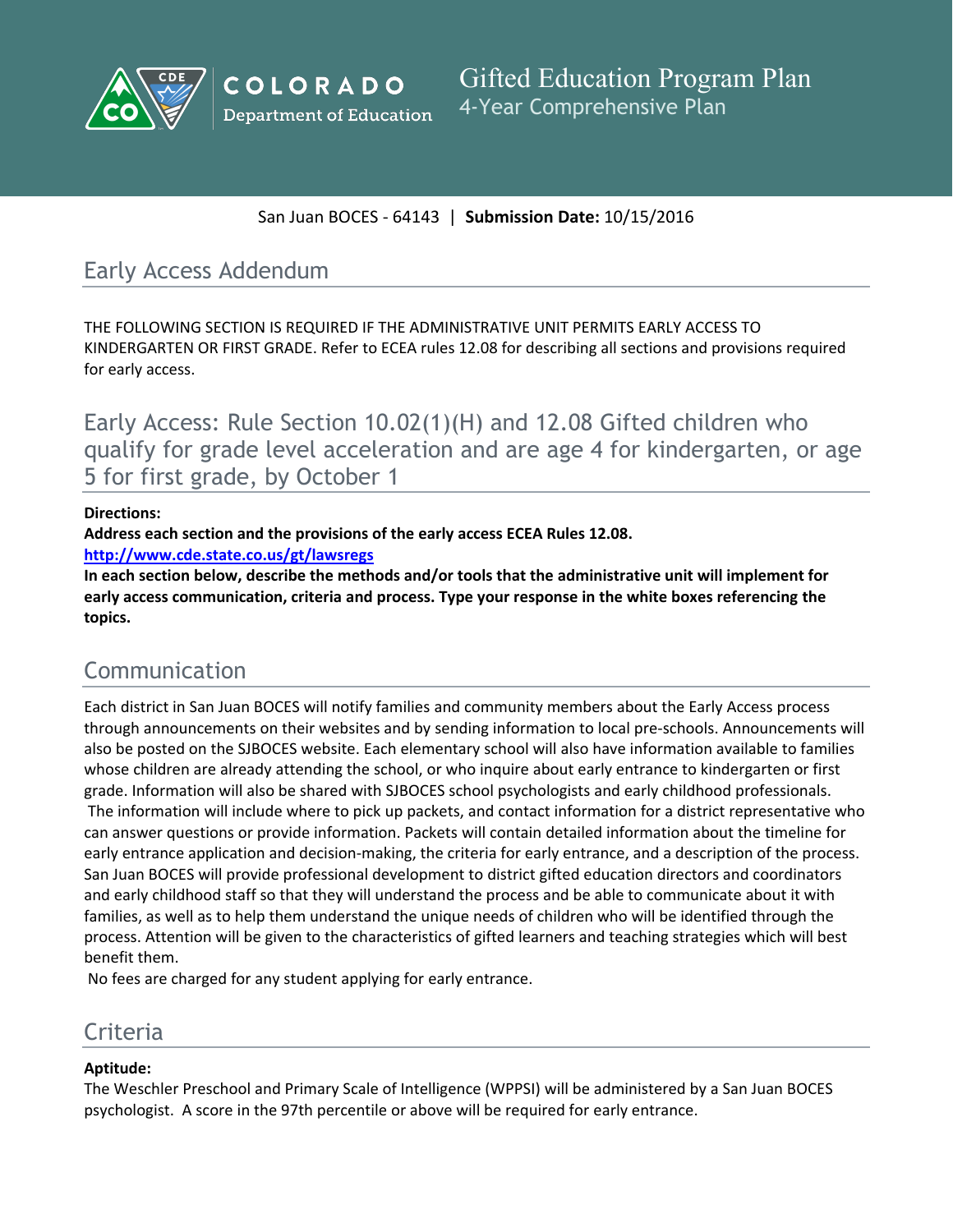

#### **Achievement:**

The Test of Early Mathematics Ability - third edition (TEMA 3), the Test of Early Written Language - third edition (TEWL3), and the Test of Early Reading Ability - fourth edition (TERA 4) will be administered by the SJBOCES Early Access Determination Team. Scores in the 97th percentile or above will be required for early entrance.

#### **Performance:**

Teaching Strategies GOLD data (where available), observational data from the child's preschool or kindergarten class, and work samples will be reviewed by the Early Access Determination Team. The team would be looking for students who perform two grade-levels ahead of their age/grade peers.

#### **Readiness, social behavior and motivation:**

Teaching Strategies GOLD data, if available, would show the student is exceeding expectations in cognitive, language and social-emotional readiness. Observational data would show similar results. Teacher and parent/family responses on the Kingore Observation Inventory (KOI) would show the student excelling in 3-4 areas, or the Scales for Identification of Gifted Students (SIGS) would show scores of the 95th percentile or above in 3-4 areas on either the Home or School Rating Scale.

#### **Support system:**

The support system for a child identified for early entrance will include the parents/ family, the classroom teacher, the school gifted education liaison, the district gifted coordinator, the school counselor and the building administrator, and other district personnel as necessary, as well as any SJBOCES personnel involved with the child during the school day. The child's Advanced Learning Plan will be developed with this team, and will include goals in the academic, affective and developmental areas, and a transition goal, all of which will be monitored by the team, who will work collaboratively to support the student's transition into and between grades as well as to identify strengths, needs and gaps leading to further goal development.

### Process

#### **Timelines:**

Applications and information packets will be available to parents/ families every year by February 10th, and will be due by April 1st of the school year prior to desired early entrance. Applications may be accepted after April 1st in unusual circumstances, such as a family moving into the SJBOCES region after April 1st but prior to the beginning of the school year.

Determinations will be made within 60 days of the submission of the student portfolio and application materials. A determination letter will be sent to families by June 1st. All students considered shall be age 4 by October 1st of the application year for kindergarten and age 5 by October 1st for first grade.

ALPs shall be developed no later than September 30th for early entrance students.

#### **Personnel:**

District gifted education coordinators/directors will collect referral portfolios and application materials. Testing will be done by SJBOCES school psychologists (WPPSI) and by SJBOCES Early Access Team personnel (TEMA, TERA). The body of evidence will be collected and reviewed by the SJBOCES EART (Early Access Review Team) which will consist of a school psychologist, the gifted coordinator, and an early childhood educator. This team will make the determination in collaboration with the child's parents or other family members responsible for the child. Other helpful team members may include early childhood education professionals employed by the district and district gifted education professionals trained in the early access process, as well as receiving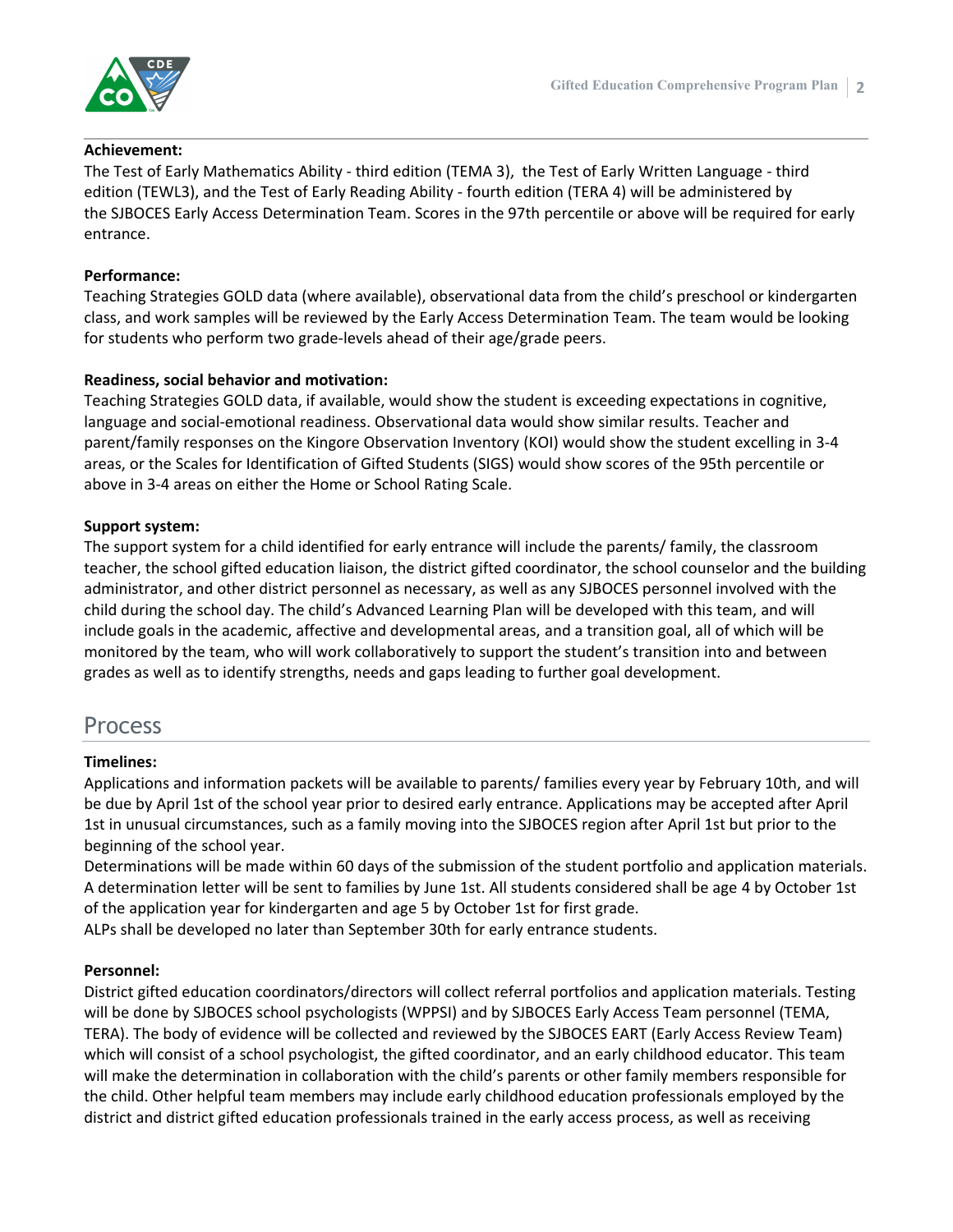

teacher, counselor and building administrator, school psychologist and sending preschool or kindergarten teacher.

#### **Evaluation:**

Implementation of the Early Access process will begin with the submission of the plan in January, 2020. Materials will be provided to districts by Feb. 10th, 2020 to be made available as described in the communication section. Communication with all district personnel will be accomplished between February and May, 2020. Application portfolios will be accepted by April 1, 2020 for the 2020 - 2021 school year.

The San Juan BOCES Early Access Review Team will be designated within SJBOCES during Jan - Feb 2020 upon acceptance of this plan by CDE.

Parents or responsible family members are required to complete all parts of the application and accompanying portfolio of the child's work. Portfolio and application will include the following:

- Application form
- Copy of child's birth certificate
- Kingore Observation Inventory (KOI) or Scales for Identification of Gifted Students (SIGS) form completed by child's teacher
- KOI or SIGS form completed by parents/ family
- Work samples that show evidence of readiness for early entrance, such as:
- o Knowledge of number sense
- o Reading ability
- o Knowledge of beginning alphabet sounds
- o Knowledge of colors and shapes
- o Writing samples
- o Art samples
- o Student interests

And anything else the family sees as important or relevant to the determination.

Upon receipt of the portfolio, the Early Access Review Team (EART) will review the materials to decide whether further assessment is warranted. The team will communicate with the family regarding their decision. If the portfolio shows readiness for early entrance, the EART will gather a body of evidence using the assessments listed in the Criteria section. All materials submitted and gathered in this process will be reviewed by the team, and a determination will be made regarding early access. The team will use consensus to arrive at the determination, and if consensus cannot be reached, the team will ask for assistance from the SJBOCES Executive Director. Families will be notified in writing by June 1st (or 60 days from the application date if extenuating circumstances apply).

The determination letter will be shared with the family and the school staff. The ALP for an early access student will be completed by Sept. 30th or the end of the first month of school, whichever comes first. Initial ALP for gifted student without early access should be completed as early as possible in the fall.

If the student is identified as gifted, regardless of whether early access is granted, an ALP will be written in collaboration with the student, family, gifted education personnel, and the classroom teacher(s) if the student is in school. If not, the EART will notify the school personnel about the gifted determination when the student enters school.

#### **Monitoring:**

Students who are granted early access will have their ALP goals and progress monitored every 5 weeks by the school RtI team including the teacher and building gifted personnel. Reports will be shared with students' families.